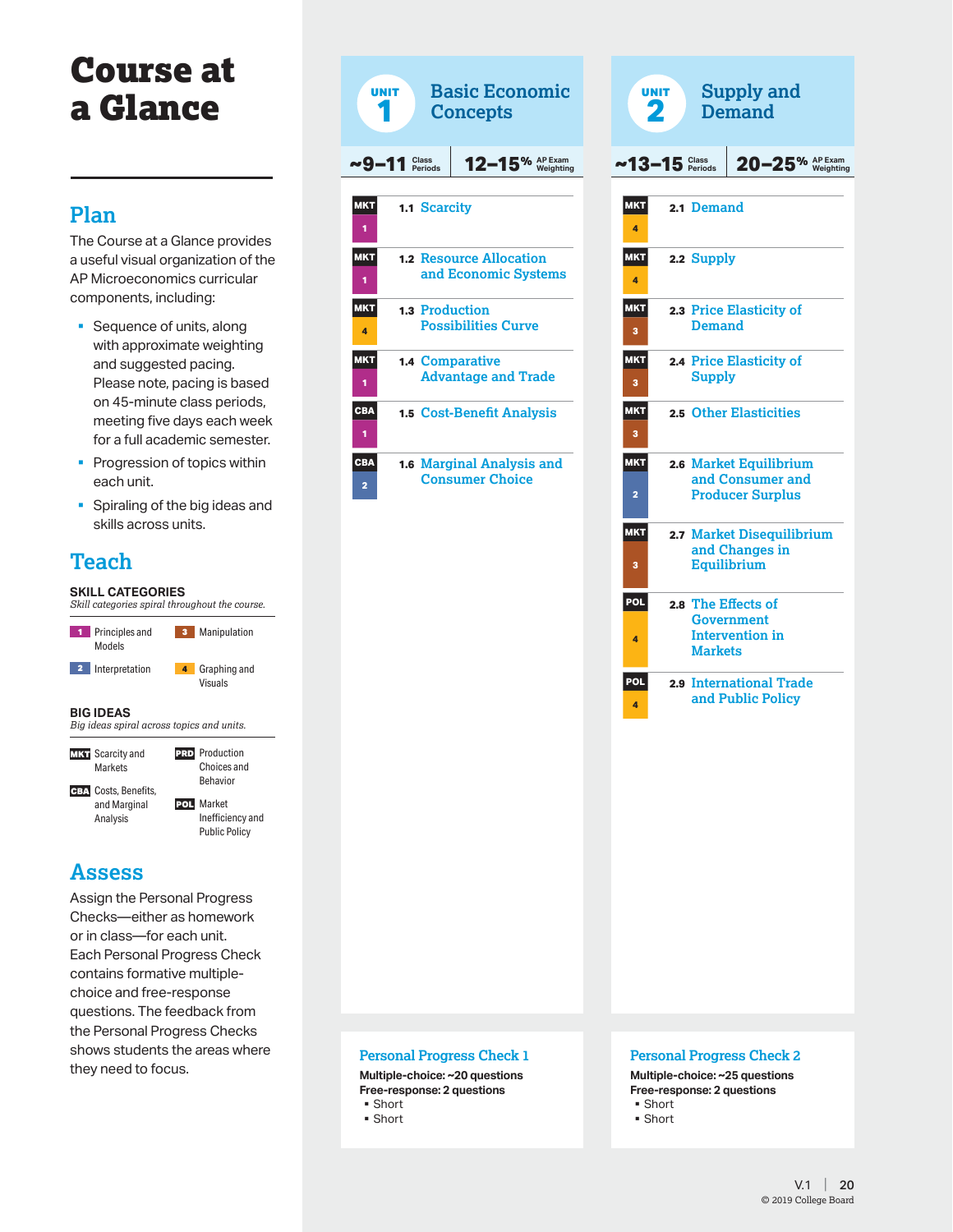



| UNIT<br><b>Factor Markets</b><br>5 |                    |                                                                                    |  |  |  |
|------------------------------------|--------------------|------------------------------------------------------------------------------------|--|--|--|
|                                    | $\sim 6 - 8$ Class | $10 - 13$ <sup>%</sup>                                                             |  |  |  |
| PRD<br>1                           |                    | <b>5.1 Introduction to</b><br><b>Factor Markets</b>                                |  |  |  |
| <b>PRD</b><br>3                    | Supply             | 5.2 Changes in Factor<br><b>Demand and Factor</b>                                  |  |  |  |
| <b>PRD</b><br>$\overline{a}$       | <b>Markets</b>     | 5.3 Profit-Maximizing<br><b>Behavior in Perfectly</b><br><b>Competitive Factor</b> |  |  |  |
| <b>PRD</b><br>2                    | <b>Markets</b>     | <b>5.4 Monopsonistic</b>                                                           |  |  |  |

#### **Personal Progress Check 3**

**Multiple-choice: ~20 questions Free-response: 2 questions**

§ Short

§ Short

#### **Personal Progress Check 4**

**Multiple-choice: ~15 questions Free-response: 2 questions**

### ■ Short

§ Long

#### **Personal Progress Check 5**

**Multiple-choice: ~10 questions Free-response: 1 question** ■ Short